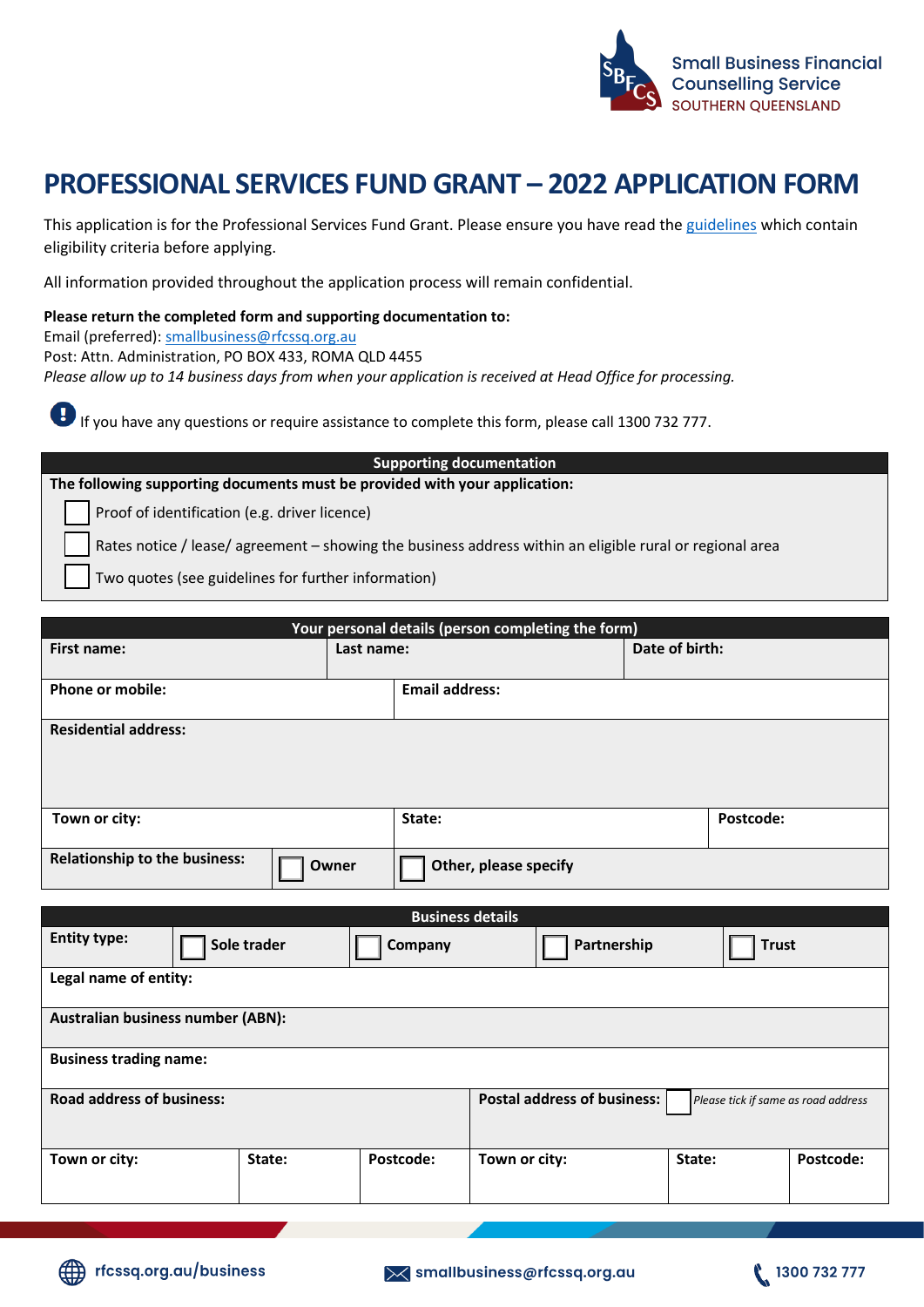| <b>Business details continued</b>                                                                                                                          |                  |           |                |  |
|------------------------------------------------------------------------------------------------------------------------------------------------------------|------------------|-----------|----------------|--|
| How many people does the business employ?                                                                                                                  | <b>Full time</b> | Part time | Casual         |  |
| Sole traders only: Do you derive the majority of<br>your income from this business?<br>Financial statements may be requested to confirm<br>business income | Yes              | No        | Not applicable |  |

| <b>About the business</b>                                                                                                                                                             |  |                                                                                                                   |  |  |
|---------------------------------------------------------------------------------------------------------------------------------------------------------------------------------------|--|-------------------------------------------------------------------------------------------------------------------|--|--|
| Main purpose of your business: (e.g. tyre service)                                                                                                                                    |  | Time your business been operating: (e.g. 5 years, 2 months)                                                       |  |  |
| <b>Industry type:</b> (e.g. tyre retailing industry)                                                                                                                                  |  | Goods/services produced or sold by the business: (e.g. vehicle<br>tyres, wheel alignments and safety inspections) |  |  |
| Time your business has been<br>experiencing or is at risk of<br>financial hardship: $(e.g. 6 months)$                                                                                 |  | Cause/s of financial hardship: (e.g. flooding, drought, COVID-19)                                                 |  |  |
| Barriers impacting the business' financial recovery: (e.g. increased competition in town required promotions and<br>marketing to be undertaken, previously relied upon word of mouth) |  |                                                                                                                   |  |  |

## **Professional services details**

**Provide details about the specialist 3rd party advice, services or activities you are seeking funding for:** *Refer to the guidelines for the types of eligible advice, services or activities*

**List the specific and direct benefits this advice, service or activity will make to your business:**

| Expected timeframe for provision of the advice, service or | Who will be responsible for implementing any changes    |
|------------------------------------------------------------|---------------------------------------------------------|
| activity:                                                  | resulting from the advice, service or activity:         |
|                                                            | Please specify the person's name and job title/position |